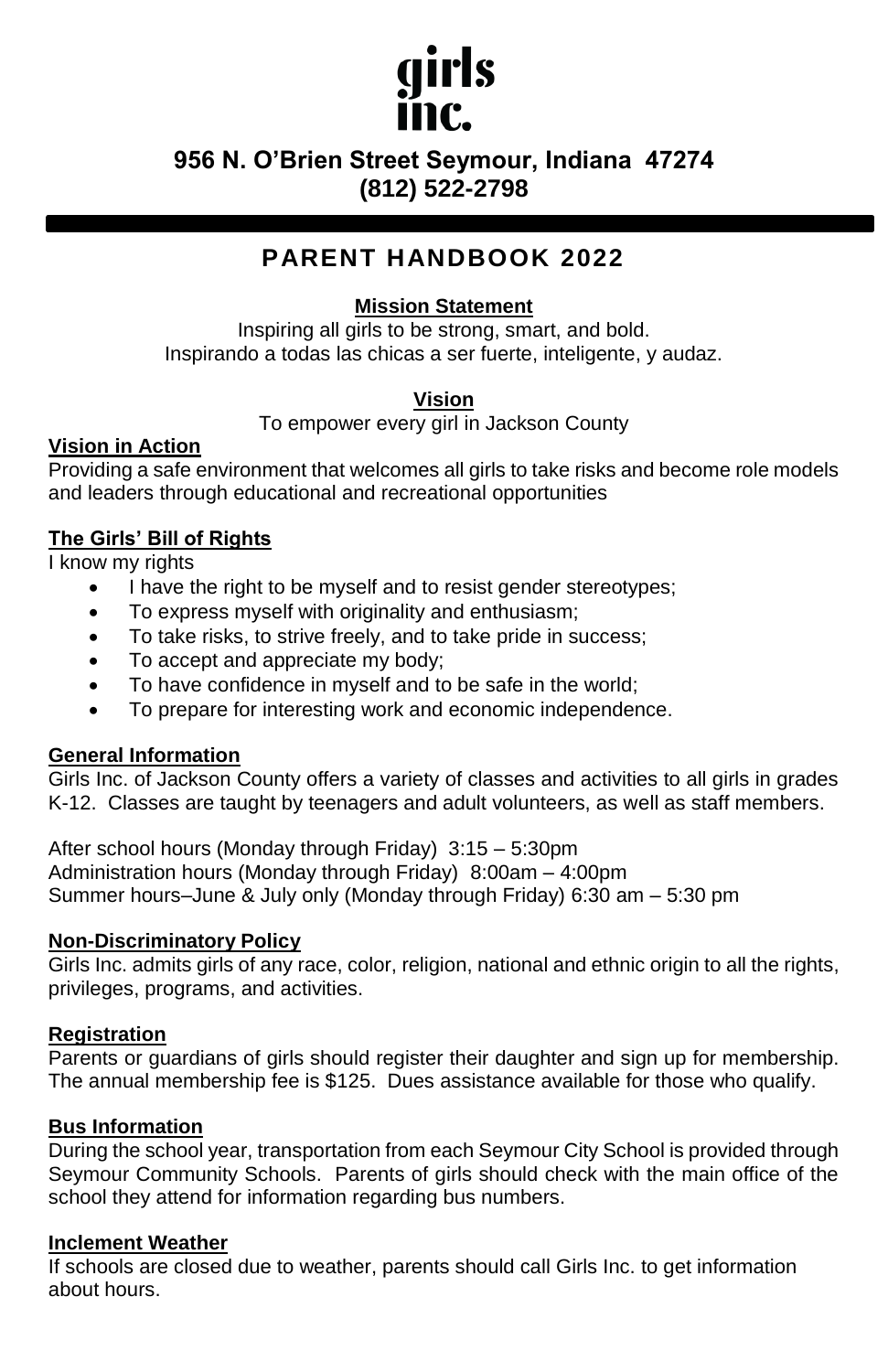#### **Concession Stand**

Girls Inc. offers a variety of snacks in our concession stand that is available to the girls for purchase. Girls may deposit their money in their concession stand account for safekeeping. Members may also bring their own snacks from home.

#### **Pick Up Policy**

**PARENTS OR GUARDIANS MUST PARK IN THE MARKED SPACES IN THE PARKING LOT AND COME INTO THE FACILITY TO PICK UP THEIR DAUGHTERS. NO PARKING OR WAITING IS ALLOWED ON THE CIRCULAR DRIVE. THE CIRCULAR DRIVE IS STRICTLY FOR DROP-OFFS.**

If a girl is not allowed to leave the premises with a specific person, the girl's parent or guardian should notify Girls Inc. staff and this information will be on the girl's registration record. Any court ordered contact restrictions should be given to Girls Inc. Parents should call Girls Inc. if they want their daughter to be picked up by an alternative adult or if their daughter is to go home with a friend.

Every child becomes anxious when parents are late. Out of respect for both your child and the Girls Inc. staff, please pick up your child promptly. Girls Inc. after school program ends at 5:30 pm. We have a policy that if you pick up your child late, a fee of \$1.00 per minute will be charged to you.

Staff must know where to contact parents or emergency people **at all times.** When a child is not picked up on time, staff immediately calls parents at home or work. If they cannot be reached, emergency numbers are called until someone is found to come and get the child. If no one is reached after 30 minutes the Department of Social Services or Police Department will be notified.

We understand that due to circumstances beyond ones' control a late pickup may be necessary. Please call Girls Inc. to notify staff. However, frequent late pickups may result in removal from the program unless alternate dependable transportation arrangements can be made by the parent/guardian.

#### **Parent Involvement**

Girls Inc. of Jackson County encourages parents/guardians and family members to be involved in the program by welcoming visitors at all times to observe or to volunteer to help in program areas or with special events.

#### **Statement of Confidentiality**

Participants in Girls Inc. programs have the right to confidentiality and privacy. This means we will not share any of your daughter's personal information unless you give us written permission to do so. There are instances, however, when we would need to break confidentiality. These instances would be if your daughter let us know that they were being hurt by someone (like physical, sexual or emotional abuse) or if they or any member of your family indicated that they wanted to hurt themselves or someone else.

#### **First Aid**

Girls Inc. staff is trained in CPR and First Aid. First aid will be administered immediately to any child who suffers a minor injury. In the event of a serious injury, the parents will be contacted without delay. An ambulance may be called if such action is deemed necessary. Girls Inc. recommends that parents sign the Medical Waiver on the membership form. Girls Inc. will not provide any pain or fever medications. Parents may bring medications to the office for distribution to their daughter. Parents must include a note with specific instructions for dosage and frequency of medication.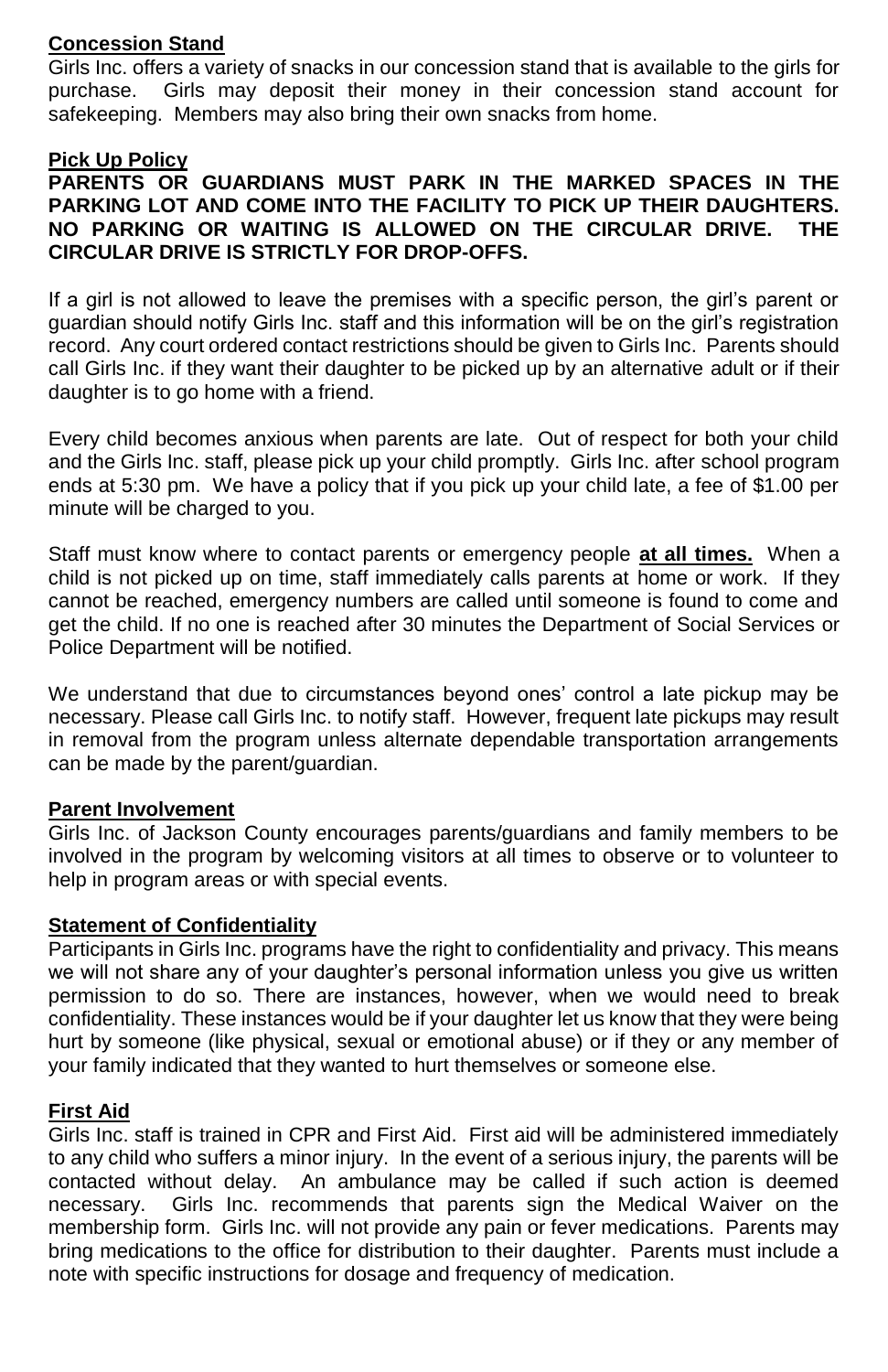# **Behavior Management Plan**

A primary Girls Inc. goal is to help girls develop positive self-image. We encourage children to be self-directed. To do this, children need opportunities to build selfesteem. Therefore, no child is subject to abuse or neglect, cruel, unusual, severe or corporal punishment. Through supervision, guidance and redirection, children can learn to identify their feelings and express them. This prevents children from hurting one another and helps children appropriately ask for what they need.

When a child misbehaves, the teacher in charge will send the child to the site director or program director. If the member continues to disrupt the program or cannot regain their control a parent will be called to notify them of their child's behavior and asked that they be picked up and leave for the day.

# **Bullying, Abusive Language, Threatening Behavior or Endangering Others and Vaping/Substance Use**

Any behavior which causes a person to fear for his/her safety or well-being constitutes an interference with member purposes and requires firm intervention on the part of staff.

Such behavior includes:

• Bullying/Cyberbullying

Bullying" means overt, unwanted, repeated acts or gestures, including (1) verbal or written communications or images transmitted in any manner (including digitally or electronically), (2) physical acts committed, aggression, or (3) any other behaviors, that are committed by a member or group of members against another member with the intent to harass, ridicule, humiliate, intimidate, or harm the other targeted member and create for the targeted member an objectively hostile environment that:

(1) places the targeted member in reasonable fear of harm to the targeted member's person or property;

(2) has a substantially detrimental effect on the targeted member's physical or mental health;

(3) has the effect of substantially interfering with the targeted member's ability to participate in or benefit from the services, activities, and privileges provided by Girls Inc.

- Verbal harassment and/or inappropriate verbal comments
- Threatening or intimidating behavior
- Sexual harassment
- Physical aggression
- Vaping/Substance Use

**1st offense: verbal warning/call to parent/guardian, possible suspension 2nd offense: call to parent/guardian to pick member up, suspension (# of days to be determined)**

**3rd offense: call to parent/guardian, suspension (# of days to be determined)/expulsion from center**

# **Public Displays of Affection**

Being overly affectionate in the center is not in good taste and will not be allowed. Members should refrain from inappropriate, intimate behaviors at the center. Members are expected to show good taste and conduct themselves appropriately. Lewd and/or inappropriate Public Displays of Affection such as kissing, touching, etc. will not be tolerated and will result in a parent meeting and possible suspension if inappropriate behavior continues after being warned. Good taste and respect for others is the guideline for appropriate behavior.